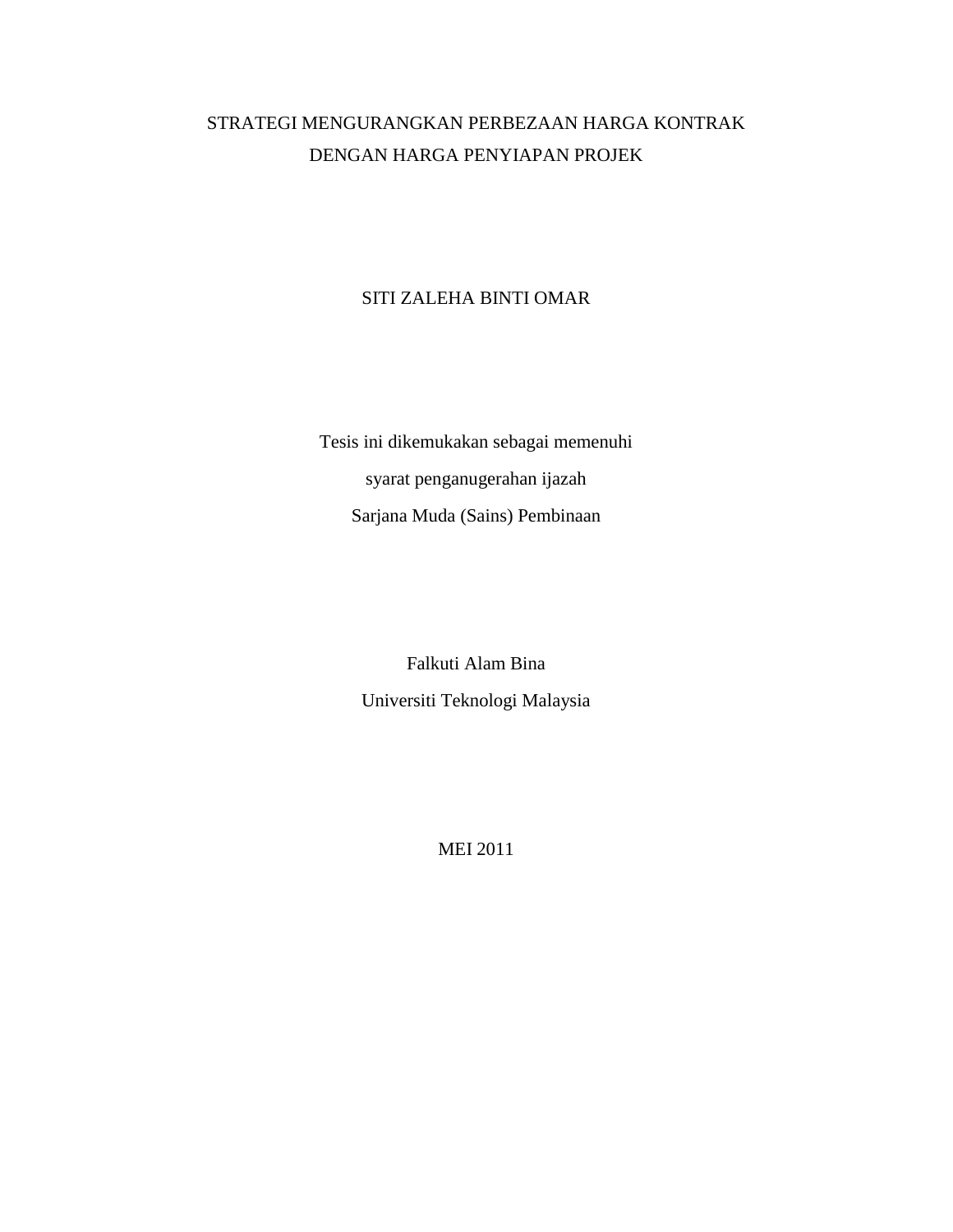## **ABSTRAK**

Kos merupakan salah satu komponen projek yang paling penting di dalam industri pembinaan. Pihak jurukur bahan mempunyai tanggungjawab menyediakan ramalan awal dan perancangan kos yang berkesan dalam sesebuah projek pembinaan. Pihak kontraktor pula perlu menyediakan ramalan kos yang kompetitif dalam memastikan kelangsungan mereka dalam industri pembinaan. Antara objektif utama klien terhadap projek ialah penyiapan projek berdasarkan kos yang telah dipersetujui di dalam kontrak. Kegagalan pihak kontraktor untuk memenuhi kehendak klien tersebut akan menimbulkan pelbagai masalah kepada pihak klien dan juga kontraktor. Sehubungan dengan itu, kajian ini akan mengenalpasti faktor yang menyumbang kepada perbezaan harga kontrak dengan harga penyiapan projek serta strategi untuk mengurangkan perbezaan harga tersebut. Borang soal selidik digunakan sebagai instrumen kajian untuk mengumpul data. Manakala kaedah menganalisis data ialah menggunakan kaedah analisis diskriptif. Daripada hasil kajian ini, didapati bahawa sebanyak 95 peratus syarikat pembinaan mengalami situasi perbezaan harga kontrak dengan harga penyiapan projek. Terdapat tiga belas faktor yang mempengaruhi perbezaan harga kontrak dengan harga penyiapan projek dimana kenaikan harga bahan merupakan faktor yang signifikan terhadap perbezaan harga tersebut. Terdapat sebanyak tujuh strategi kontraktor untuk mengurangkan perbezaan harga kontrak dengan harga penyiapan projek dimana menyediakan kakitangan yang berpengalaman di tapak semasa proses pembinaan merupakan strategi yang signifikan untuk mengurangkan perbezaan kedua-dua harga tersebut.